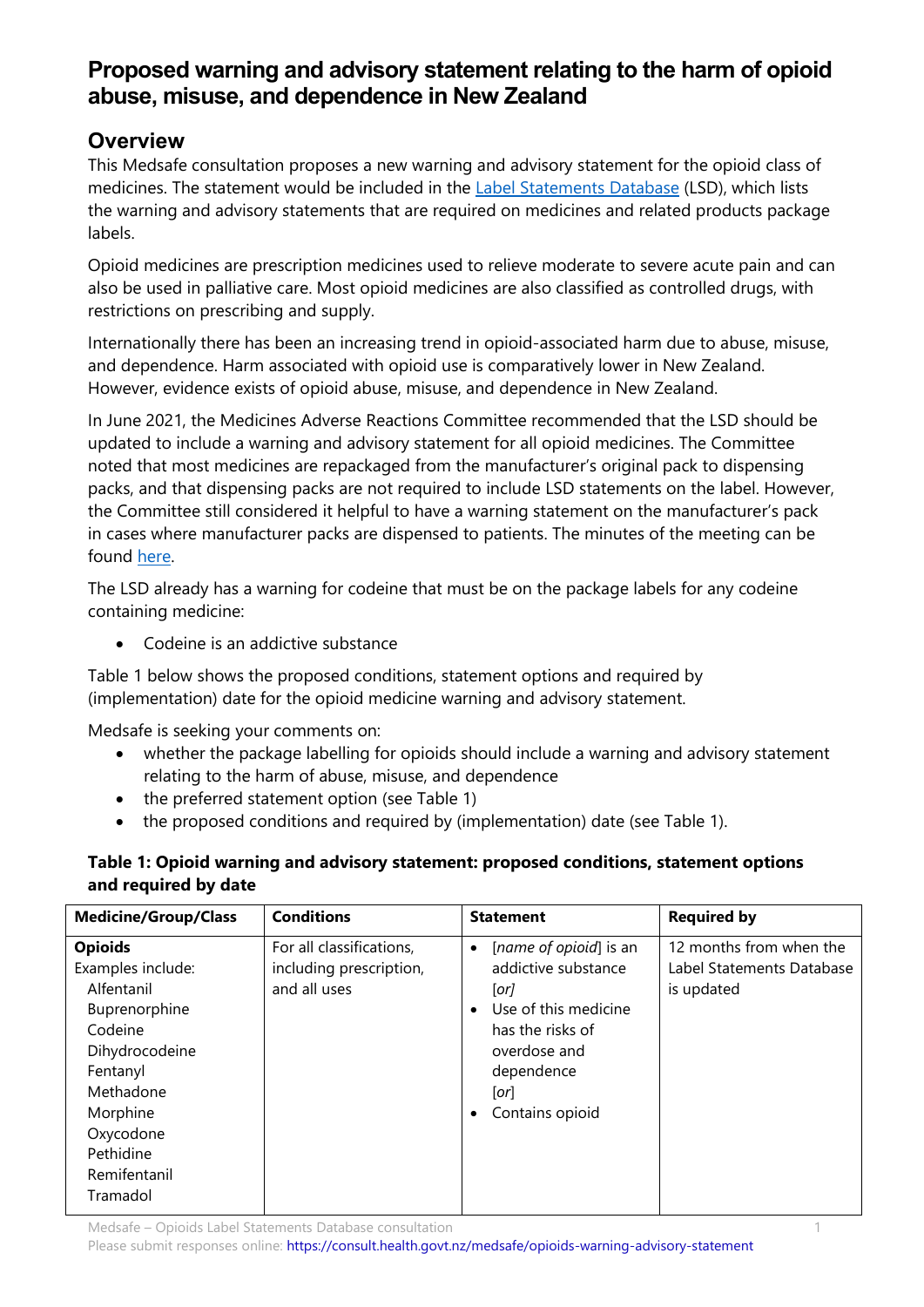Note that if this proposed statement is added to the Label Statements Database, words of a similar meaning to the statement may be used and individual statements may be combined, provided the intent is not changed.

**To assist in the analysis of submissions, Medsafe will only accept submissions made through the consultation website:** [https://consult.health.govt.nz/medsafe/opioids-warning-advisory](https://consult.health.govt.nz/medsafe/opioids-warning-advisory-statement)[statement](https://consult.health.govt.nz/medsafe/opioids-warning-advisory-statement)

| <b>Give Us Your Views</b> |  |
|---------------------------|--|
| Go to survey $>$          |  |

## **About this consultation**

This consultation is made up of a series of pages, each with a number of questions.

The only question you are required to answer is on the 'Publishing submissions and Official Information Act requests' page – where you tell us whether or not you give us permission to publish your submission.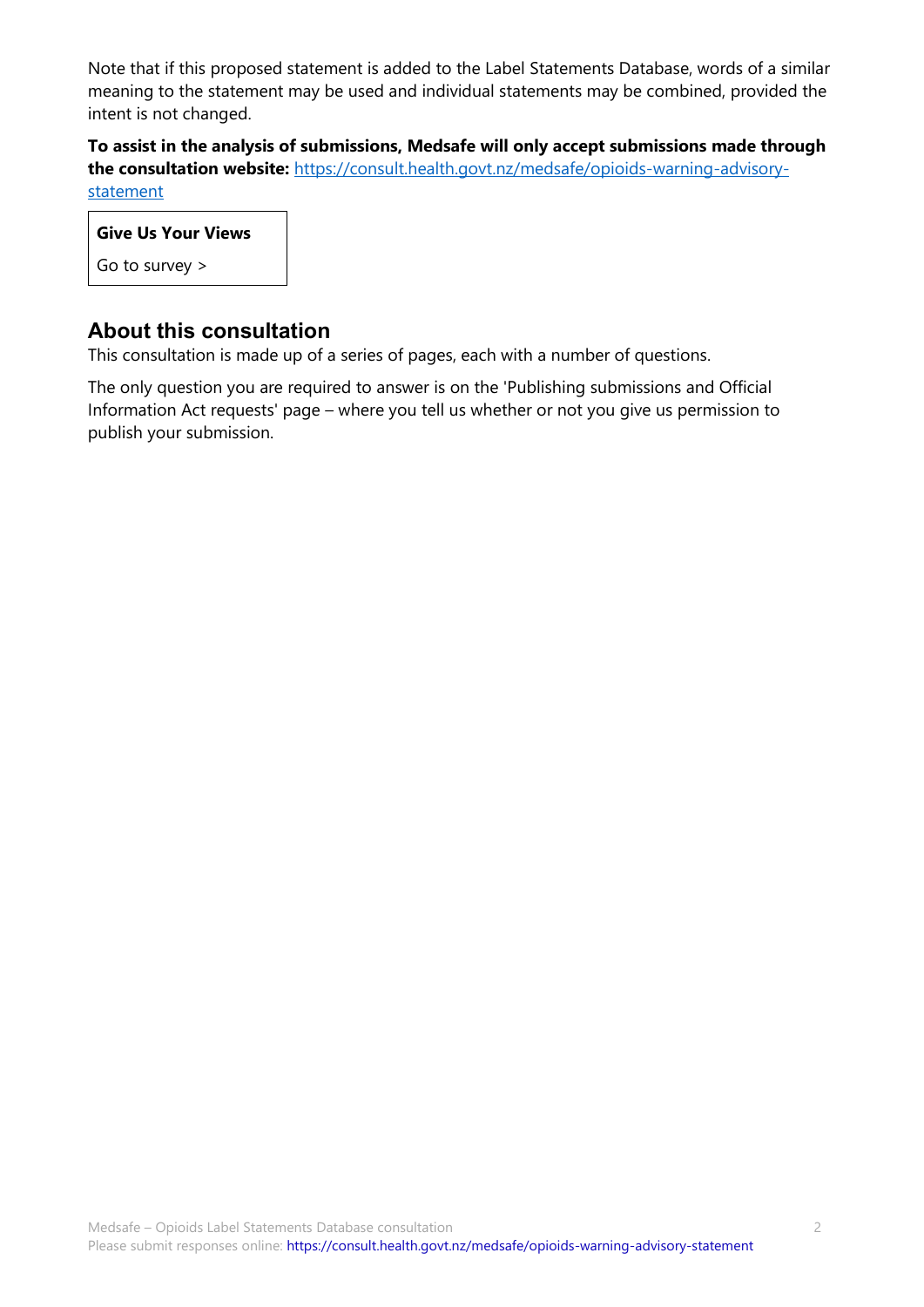## **Your details**

<*Please use the online survey tool to submit your response*>

You are encouraged to fill in this section. The information will help in the analysis of stakeholder comments.

Your submission will still be accepted if you do not fill in this section.

#### **1. What is your name?**

#### **2. What is your email address?**

If you enter your email address, then you will automatically receive an acknowledgement email when you submit your response.

#### **3. Are you providing feedback:**

- o As an individual
- o On behalf of an organisation or group

Please provide your organisation/group name

#### **4. Where are you or your organisation based?**

- o New Zealand
- o Australia
- o Other

If you selected Other, please specify

#### **5. Which of the below options best describes you in the context of this consultation?**

- o Healthcare professional
- o Member of the public
- o Sponsor
- o Manufacturer
- o Supplier
- o Importer
- o Government
- o Researcher
- o Professional body
- o Industry organisation
- o Consumer organisation
- o Institution (eg, university, hospital)
- o Regulatory affairs consultant
- o Laboratory professional
- o Other

### If you selected Healthcare professional, please indicate your type of practice

If you selected Other, please specify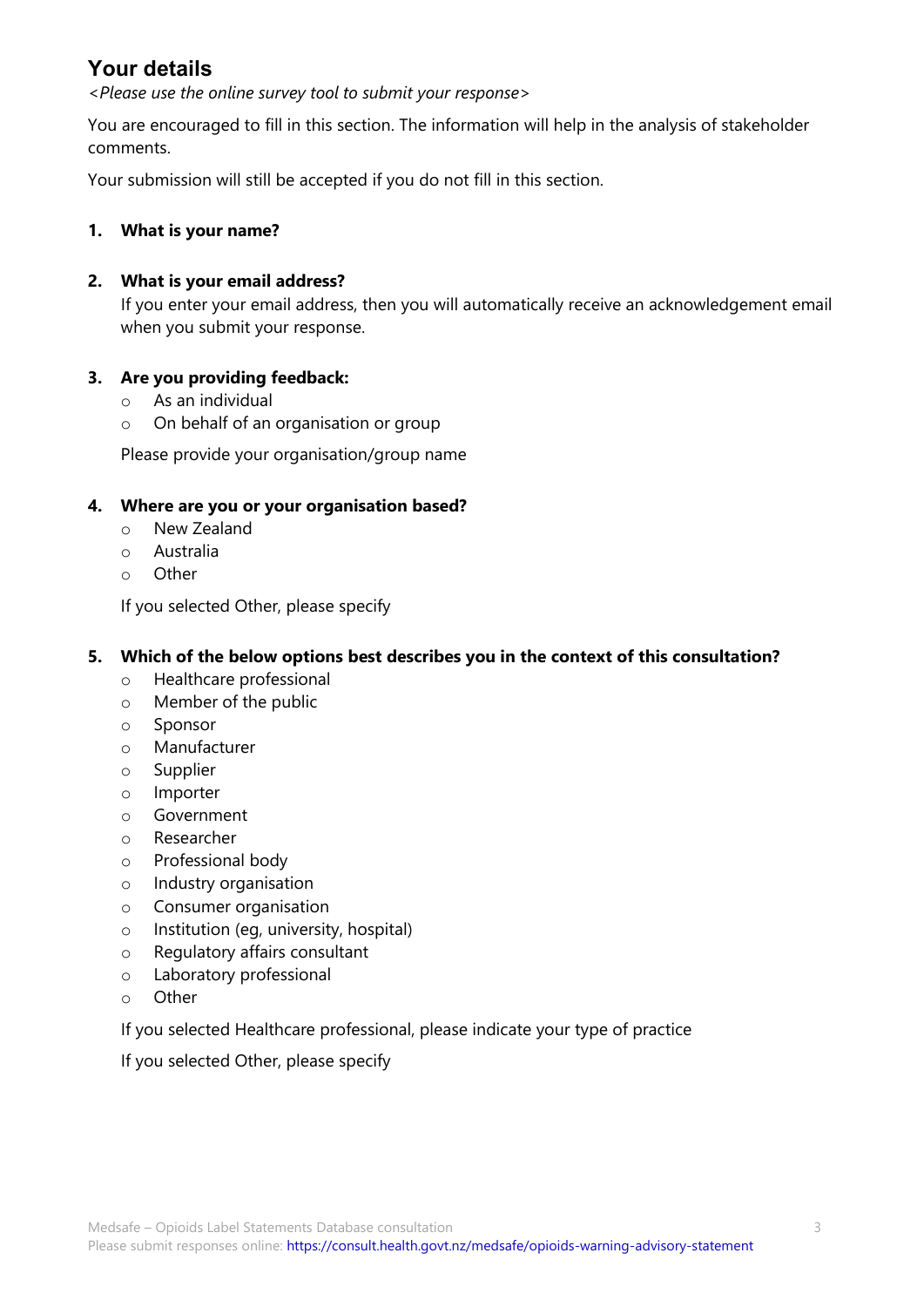## **Publishing submissions and Official Information Act 1982 requests Publishing your submission**

We intend to publish the submissions from this consultation, but only if we are given permission to do so.

### **Official Information Act requests**

Your submission may be subject to requests made under the [Official Information Act](http://legislation.govt.nz/act/public/1982/0156/107.0/DLM64785.html) 1982 (even if it hasn't been published). The Act says we have to make a submission available unless we have a good reason for withholding it.

<*Please use the online survey tool to submit your response*>

### **6. Do you give us permission to publish your submission?**

#### **(Required)**

- o Yes. You may publish this submission, including my personal details (name, organisation)
- o Yes. You may publish this submission but only after removing my personal details (name, organisation)
- o No. Do not publish this submission

### **7. If you would like us to withhold specific information from your submission if we receive an Official Information Act request, please let us know.**

Reasons might include that it's commercially sensitive or it's personal information. Any decision Medsafe makes to withhold information can be reviewed by the Ombudsman, who may tell us to release it.

Please specify what information in your submission you believe should be withheld, and why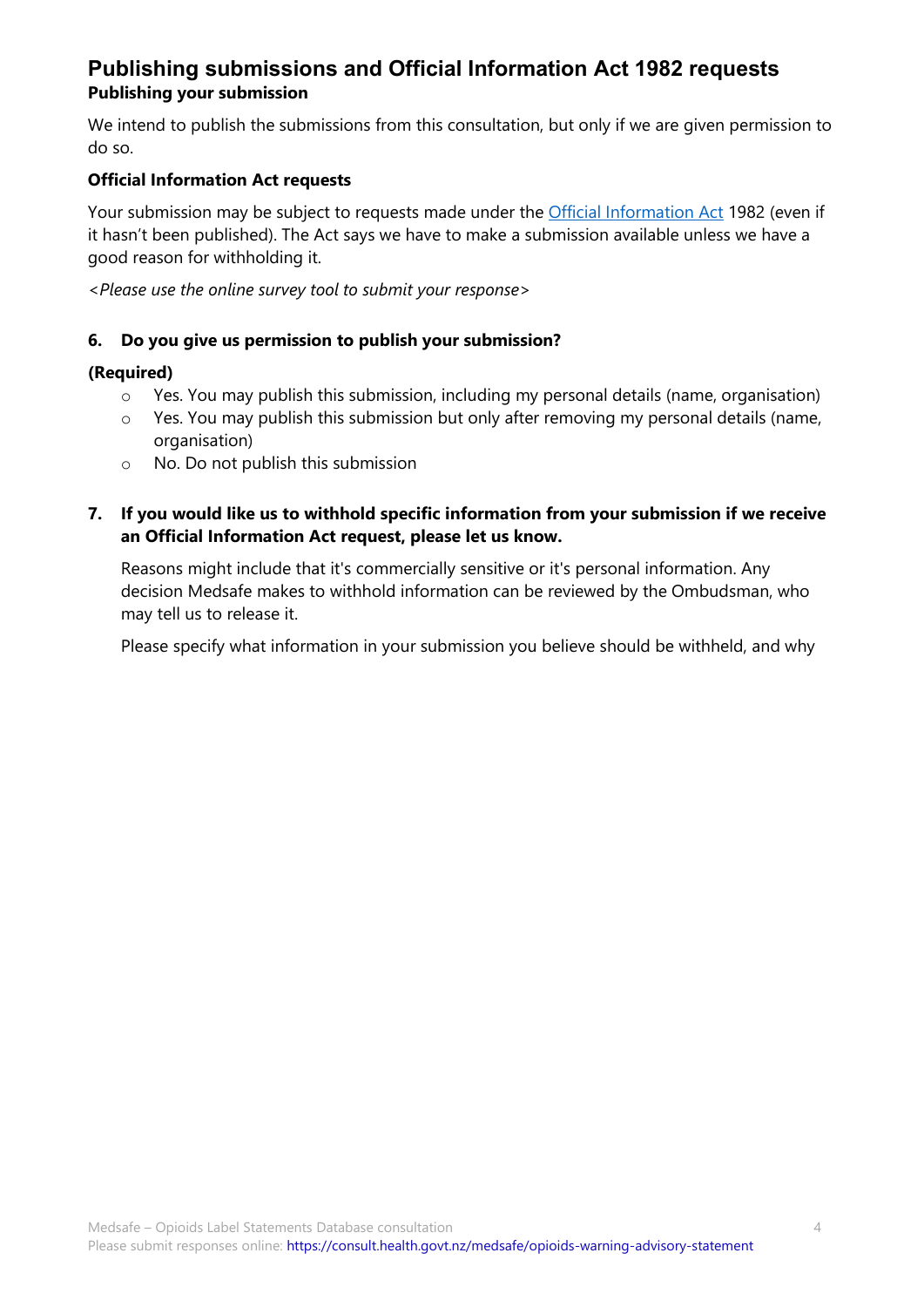## **Proposed warning and advisory statement for opioids**

<*Please use the online survey tool to submit your response*>

The following table shows the proposed conditions, statement options and required by (implementation) date for the opioid medicine warning and advisory statement.

| <b>Medicine/Group/Class</b>                                                                                                                       | <b>Conditions</b>                                                   | <b>Statement</b>                                                                                                                                                                               | <b>Required by</b>                                                 |
|---------------------------------------------------------------------------------------------------------------------------------------------------|---------------------------------------------------------------------|------------------------------------------------------------------------------------------------------------------------------------------------------------------------------------------------|--------------------------------------------------------------------|
| <b>Opioids</b><br>Examples include:<br>Alfentanil<br>Buprenorphine<br>Codeine<br>Dihydrocodeine<br>Fentanyl<br>Methadone<br>Morphine<br>Oxycodone | For all classifications,<br>including prescription,<br>and all uses | [name of opioid] is an<br>$\bullet$<br>addictive substance<br>[or]<br>Use of this medicine has the<br>$\bullet$<br>risks of overdose and<br>dependence<br>[or]<br>Contains opioid<br>$\bullet$ | 12 months from when<br>the Label Statements<br>Database is updated |
| Pethidine<br>Remifentanil<br>Tramadol                                                                                                             |                                                                     |                                                                                                                                                                                                |                                                                    |
|                                                                                                                                                   |                                                                     |                                                                                                                                                                                                |                                                                    |

## **8. Should the package labelling for opioid medicines include a warning and advisory statement relating to the harm of abuse, misuse, and dependence?**

- o Yes
- o No

Please add your comments

## **9. Which of the proposed statements should be including on the package labelling for opioid medicines?**

- o [Name of opioid] is an addictive substance
- o Use of this medicine has the risks of overdose and dependence
- o Contains opioid
- o None of the above

If you selected None, please suggest an alternative statement

## **10. Do you agree with the proposed conditions for opioid medicines: '***For all classifications, including prescription, and all uses***'?**

- o Yes
- o No

If no, please suggest alternative conditions

#### **11. Do you agree with the proposed implementation timeframe of 12 months following the update of the Label Statements Database on the Medsafe website?**

- o Yes
- o No

If no, please suggest an alternative timeframe